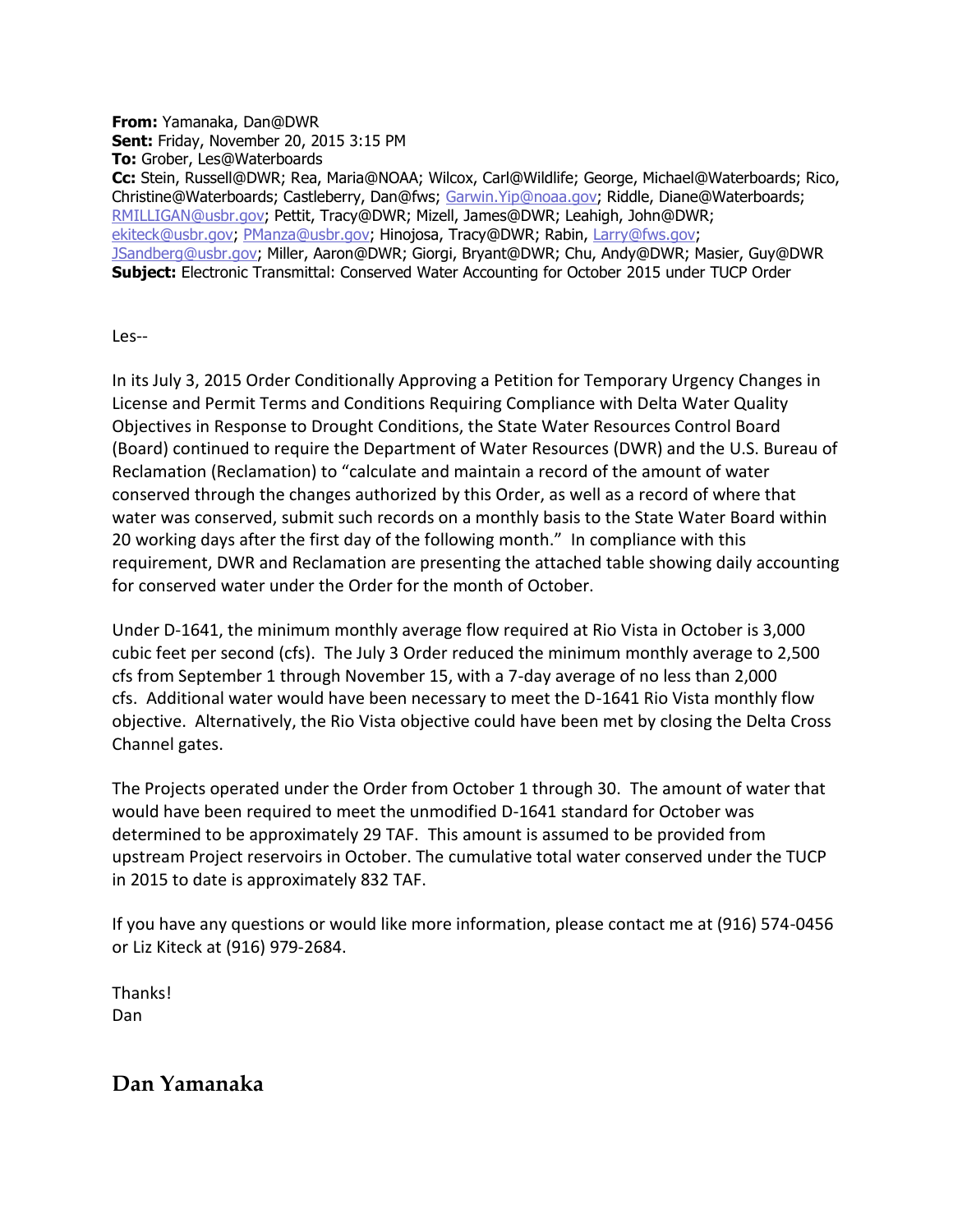Chief, Delta Compliance & Modeling Section Operations Control Office 3310 El Camino Avenue, Suite 300 Sacramento, California 95821 (916) 574-0456 - Office